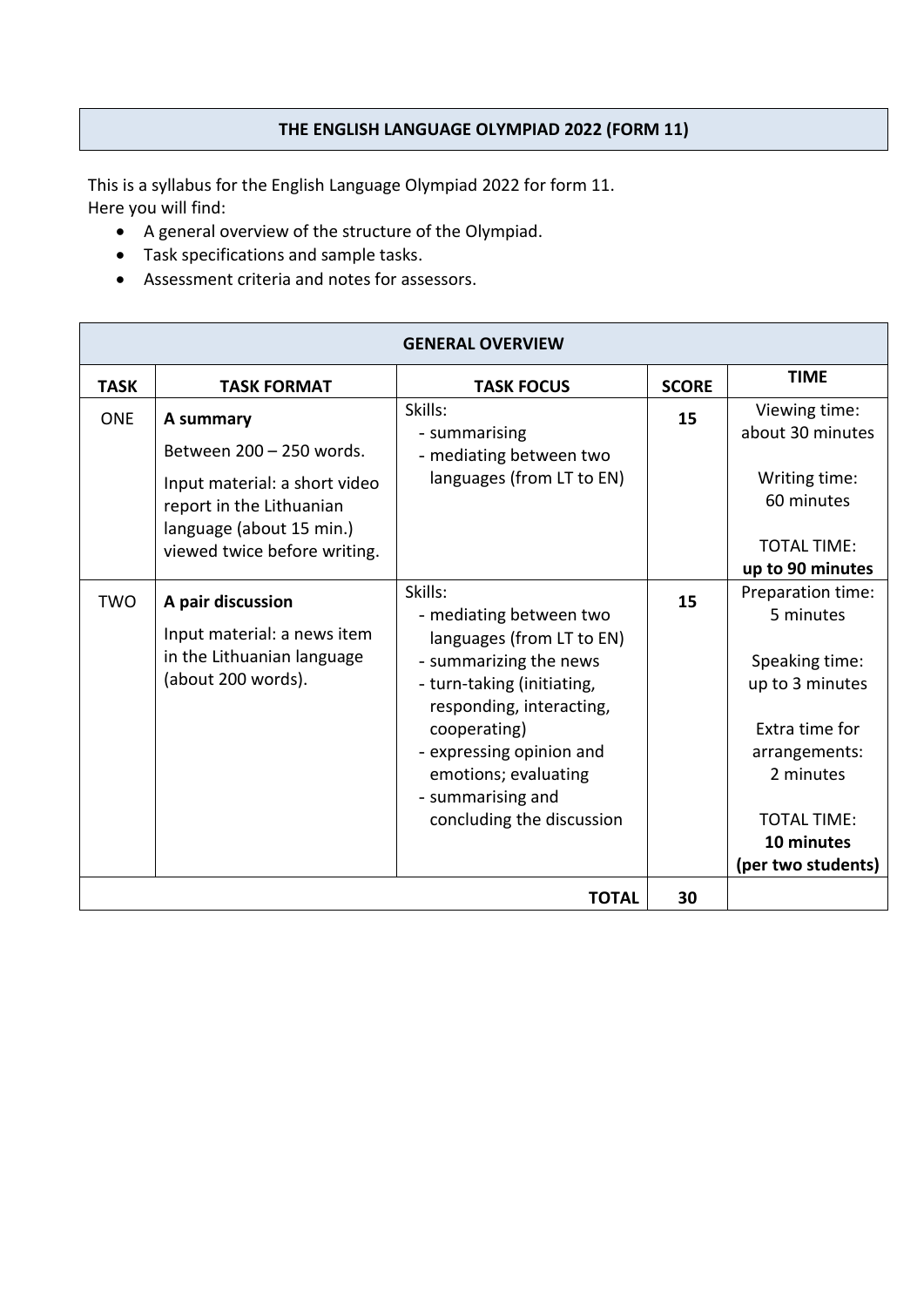| <b>TASK ONE: WRITING A SUMMARY</b>                                                          |                                                                                                                                                     |  |  |  |
|---------------------------------------------------------------------------------------------|-----------------------------------------------------------------------------------------------------------------------------------------------------|--|--|--|
| Skills focus:                                                                               | Summarising; mediating between two languages (from LT to EN)                                                                                        |  |  |  |
| Writing situation:                                                                          | Students are writing a summary                                                                                                                      |  |  |  |
| Target audience:                                                                            | General public                                                                                                                                      |  |  |  |
| Length of text:                                                                             | Between 200 - 250 words                                                                                                                             |  |  |  |
| Input material:                                                                             | A short video report (about 15 minutes)                                                                                                             |  |  |  |
| Viewing time:                                                                               | Approximately 30 minutes. The video report is viewed twice.                                                                                         |  |  |  |
| Writing time:                                                                               | 60 minutes                                                                                                                                          |  |  |  |
| Score:                                                                                      | 15 points                                                                                                                                           |  |  |  |
| Assessment criteria:                                                                        | Focus; Organisation; Language resources/Vocabulary equivalence; Accuracy,<br>Appropriacy of register                                                |  |  |  |
| Video report sample:                                                                        | https://www.lrt.lt/naujienos/veidai/14/1516378/benediktui-gyliui-milijonai-ir-daiktai-<br>laimes-neatnese-ilgus-metus-nemaciau-kad-yra-kitas-kelias |  |  |  |
| <b>Sample instructions for students:</b>                                                    |                                                                                                                                                     |  |  |  |
| You are going to write a summary.                                                           |                                                                                                                                                     |  |  |  |
| Before writing, you are going to watch a short video report. The video will be shown twice. |                                                                                                                                                     |  |  |  |
| You can take notes if you wish.                                                             |                                                                                                                                                     |  |  |  |
| After viewing the video report, you will have 60 minutes to write your summary.             |                                                                                                                                                     |  |  |  |
| In your summary, you must:                                                                  |                                                                                                                                                     |  |  |  |
| state the main idea                                                                         |                                                                                                                                                     |  |  |  |

- *present the main points*
- *give important details*

*Write at least 200 words, but no more than 250 words.*

*Use neutral register.*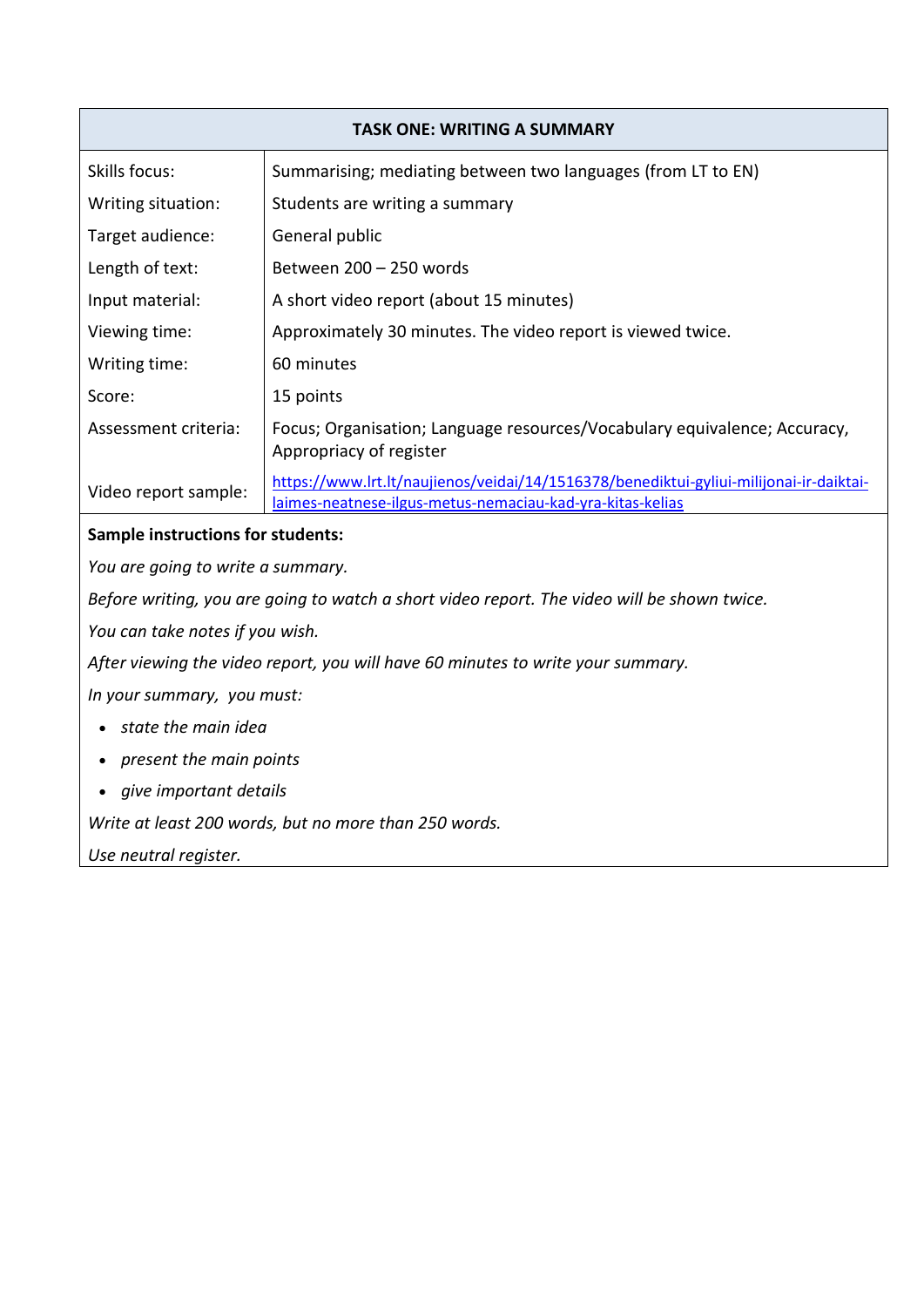| <b>TASK TWO: PAIR DISCUSSION</b>                                                               |                                                                 |  |  |  |  |
|------------------------------------------------------------------------------------------------|-----------------------------------------------------------------|--|--|--|--|
| Summarising the news; mediating (from LT to EN, from written to spoken mode);<br>Skills focus: |                                                                 |  |  |  |  |
|                                                                                                | Turn-taking - initiating, responding, interacting, cooperating; |  |  |  |  |
|                                                                                                | Expressing opinion and emotions; evaluating;                    |  |  |  |  |
|                                                                                                | Summarising and concluding the discussion.                      |  |  |  |  |
| Input material:                                                                                | A news item in the Lithuanian language.                         |  |  |  |  |
| Topics:                                                                                        | Current issues.                                                 |  |  |  |  |
| Output expected:                                                                               | Personal response to the issue and discussion with a partner.   |  |  |  |  |
|                                                                                                |                                                                 |  |  |  |  |

### **Sample instructions for students:**

*You are going to read a news item in Lithuanian.* 

*You have to respond to the news and discuss it with a partner in English.*

*Your partner has also read the same news item.* 

*You have 5 minutes to read the text and prepare for the discussion.*

*The discussion should take up to 5 minutes.*

*You are expected to:*

- *summarise the content / state the issue presented in the text (Student A);*
- *exchange opinions and /or emotions with the partner about the news; evaluate;*
- *make personal comment; relate the issue to your own experience or knowledge;*
- *summarise and conclude your discussion (Student B).*



## **VU fizikai apdovanoti Europos palydovinės navigacijos idėjų konkurse**

Vilniaus universiteto mokslininkai apdovanoti Europos palydovinės navigacijos idėjų konkurse "Galileo Masters" už technologiją, leidžiančią į mažą bepilotį orlaivį įdiegti pakankamai didelį radarą ir taip smarkiai sumažinti operacijų sąnaudas.

VU Fizikos fakulteto mokslininkai dr. Saulius Rudys, Andrius Laučys ir dr. Domantas Bručas apdovanoti Europos Sąjungos kosmoso programos agentūros įsteigtu 10 tūkst. eurų prizu. Komanda taip pat apdovanota "Galileo Incubation Programme" prizu. Dr. S.Rudys teigia, kad jo komanda rado būdą, kaip didžiausią radaro elementą – anteną – įdiegti į orlaivio sparną.

"Paprastai radarai sukasi ratu, bet mūsų radaras nesisuka. Jei suktųsi, jam reikėtų papildomo sukimo mechanizmo ir elektrinio motoro. Užuot sukę radarą, sukame patį lėktuvą. Lėktuvo krypties keitimas prilygsta radaro antenos sukimuisi. Naudodami originalų metodą, galime nustatyti ir aukštį, kuriame yra "taikinys", – pasakoja dr. S.Rudys.

VU mokslininkų technologija padeda sumažinti orlaivių operacijų sąnaudas. "Radaro veikla priklauso nuo antenos pločio. Mūsų antenos plotis yra 2 metrai, ji telpa į lėktuvėlį, sveriantį per 20 kilogramų. Tokio lėktuvėlio operacijų veikimo sąnaudos bus dešimtimis kartų mažesnės nei didelio bepiločio orlaivio", – aiškina dr. S.Rudys. Anot mokslininko, technologiją galima pritaikyti saugant jūros sienas, pasitelkti kaip antipiratinę priemonę.

Pernai šiame konkurse komanda laimėjo Vokietijos aviacijos ir kosmoso centro prizą už idėją, padedančią neutralizuoti priešiškų bepiločių orlaivių palydovines navigacijos sistemas ir leidžiančią padidinti oro erdvės saugumą, o svarbiausia – geriau apsaugoti ypatingos svarbos infrastruktūrą.

#### **Instructions for assessors:**

Student A and Student B have the same text.

Student A begins the discussion by giving a short summary of the news. This is NOT assessed. Student B completes the discussion by summarising it and drawing conclusions. This is NOT assessed.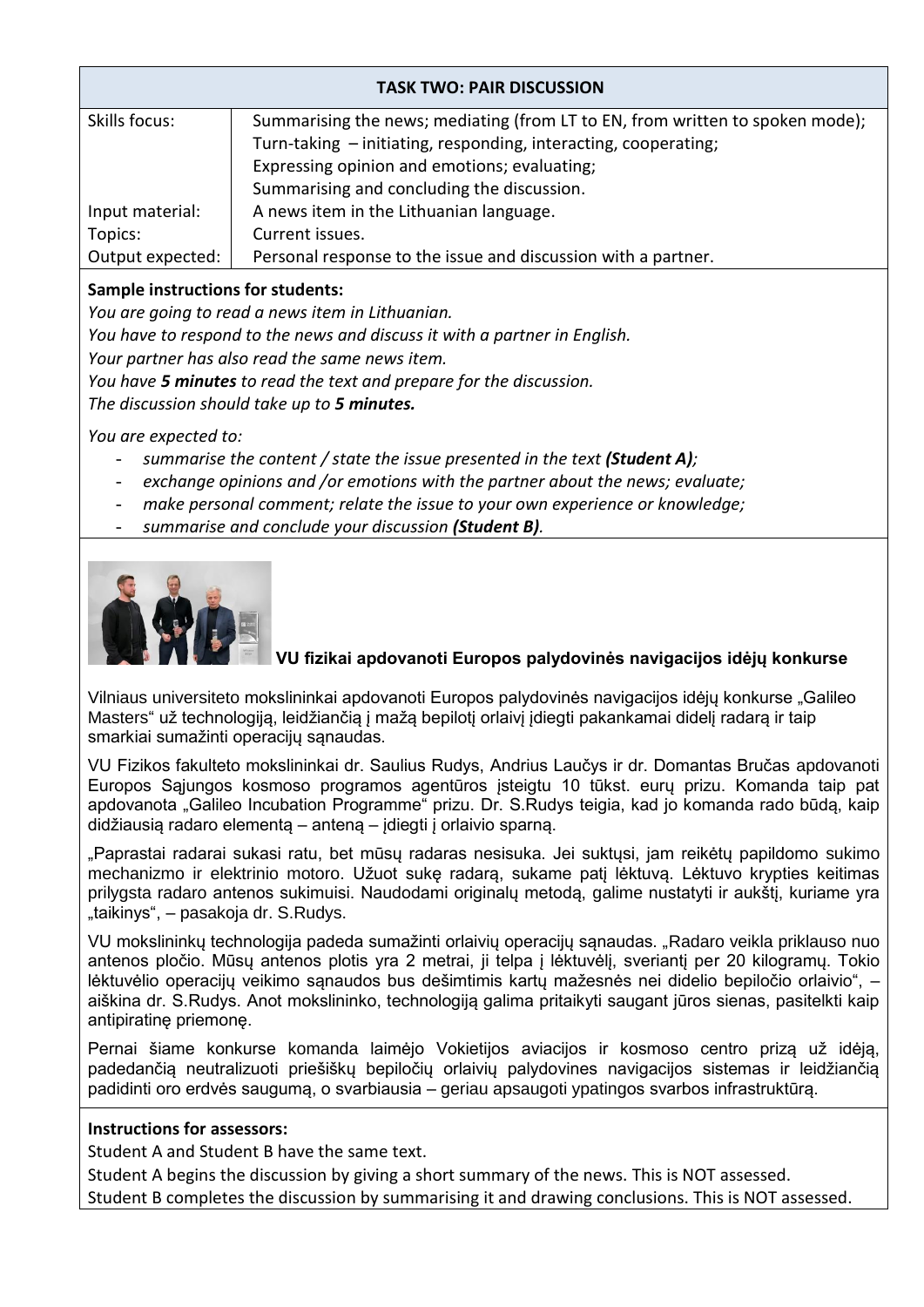| <b>VIDEO REPORT (IN LITHUANIAN) SUMMARY (IN ENGLISH)</b><br><b>ASSESSMENT SCALE</b> |                |                                                                                                                                        |  |  |  |
|-------------------------------------------------------------------------------------|----------------|----------------------------------------------------------------------------------------------------------------------------------------|--|--|--|
| <b>CRITERIA</b>                                                                     | <b>SCORE</b>   | <b>DESCRIPTORS</b>                                                                                                                     |  |  |  |
| Focus                                                                               | 3              | The main idea is clearly presented; all main poits are included; no unnecessary<br>details.                                            |  |  |  |
|                                                                                     | $\overline{2}$ | The main idea is not fully clear; 1 important point is missing; some unnecessary<br>details.                                           |  |  |  |
|                                                                                     | $\mathbf{1}$   | The main idea is not presented; some important points are missing; irrelevant<br>details.                                              |  |  |  |
| Organisation                                                                        | 3              | Effective organization; all ideas are presented in the order in which they appear<br>in the video report.                              |  |  |  |
|                                                                                     | $\overline{2}$ | Adequate organization; ideas are mainly presented in the order in which they<br>appear in the video report.                            |  |  |  |
|                                                                                     | $\mathbf{1}$   | Lack of organization; ideas are presented in random order.                                                                             |  |  |  |
| Language<br>resources /                                                             | $\overline{4}$ | Wide range of vocabulary and structures. Vocabulary equivalence is always<br>appropriate.                                              |  |  |  |
| Vocabulary<br>equivalence                                                           | 3              | Good range of vocabulary and structures. Vocabulary equivalence is mostly<br>appropriate.                                              |  |  |  |
|                                                                                     | $\overline{2}$ | Adequate range of vocabulary and structures. Vocabulary equivalence is<br>satisfactory - a few instances of word-for-word translation. |  |  |  |
|                                                                                     | $\mathbf{1}$   | Limited range of vocabulary and structures. Vocabulary equivalence is not quite<br>satisfactory - word-for-word translation dominates. |  |  |  |
| Accuracy<br>(grammar,                                                               | 3              | No errors / minimal errors.                                                                                                            |  |  |  |
| spelling,<br>punctuation)                                                           | $\overline{2}$ | A few errors in complex structures.                                                                                                    |  |  |  |
|                                                                                     | $\mathbf{1}$   | Frequent errors, both in complex and simple structures.                                                                                |  |  |  |
| Appropriacy<br>of register                                                          | $\overline{2}$ | Consistent use of neutral register.                                                                                                    |  |  |  |
| (neutral)                                                                           | $\mathbf{1}$   | Inconsistent use of neutral register.                                                                                                  |  |  |  |
| <b>Total</b>                                                                        | 15             |                                                                                                                                        |  |  |  |

# **NOTES**

- **Vocabulary equivalence** using vocabulary in the target language that is equivalent in meaning to the vocbulary of the source language.
- **Length** between 200 250 words. If the text is shorter or longer, the final score is adjusted as agreed by the evaluation committee.
- **Spelling**  British and American varieties are acceptable.
- **•** Contractions are acceptable.